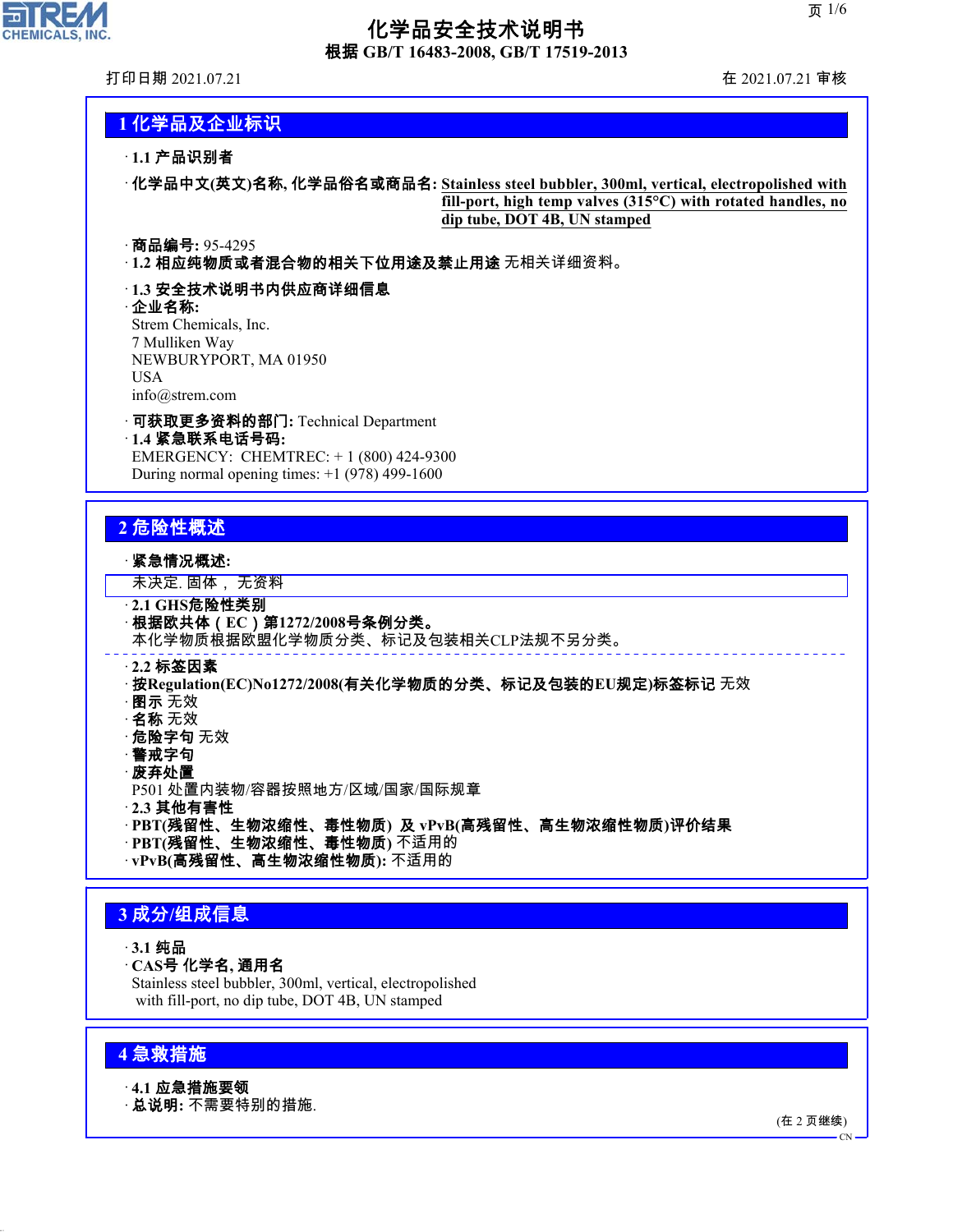根据 **GB/T 16483-2008, GB/T 17519-2013**

打印日期 2021.07.21 在 2021.07.21 审核

化学品中文**(**英文**)**名称**,** 化学品俗名或商品名: **Stainless steel bubbler, 300ml, vertical, electropolished with fill-port, high temp valves (315°C) with rotated handles, no dip tube, DOT 4B, UN stamped**

(在 1 页继续)

- · 吸入**:** 供给新鲜空气;如果病人感到不适时要询问医生.
- · 皮肤接触**:** 一般的产品不会刺激皮肤.
- · 眼睛接触**:** 张开眼睛在流水下冲洗数分钟.
- · 食入**:** 如果症状仍然持续,请谘询医生.
- · **4.2** 最重要的急慢性症状及其影响 无相关详细资料。
- · **4.3** 需要及时的医疗处理及特别处理的症状 无相关详细资料。

### **5** 消防措施

- · **5.1** 灭火方法
- · 灭火的方法和灭火剂**:** 使用适合四周环境的灭火措施.
- · **5.2** 特別危险性 无相关详细资料。
- · **5.3** 特殊灭火方法
- · 消防人員特殊的防护装备**:** 没有要求特别的措施.

### **6** 泄漏应急处理

- · **6.1** 保护措施 没有要求.
- · **6.2** 环境保护措施**:** 切勿让其进入下水道/水面或地下水.
- · **6.3** 密封及净化方法和材料**:** 根据第 13 条条款弃置受污染物.
- · **6.4** 参照其他部分

有关安全处理的资料请参阅第 7 节. 有关个人保护装备的的资料请参阅第 8 节. 有关弃置的资料请参阅第 13 节.

### **7** 操作处置与储存

- · **7.1** 储存 不要求特别的措施. · 有关火灾及防止爆炸的资料**:** 不需特别的措施.
- · **7.2** 混合危险性等安全储存条件
- · 储存**:**
- · 储存库和容器须要达到的要求**:** 没有特别的要求.
- · 有关使用一个普通的储存设施来储存的资料**:** 不需要.
- · 有关储存条件的更多资料**:** 没有.
- · **7.3** 具体的最终用户 无相关详细资料。

### **8** 接触控制和个体防护

· 工程控制方法**:** 没有进一步数据;见第 7 项.

· **8.1** 控制变数

- · **在工作场需要监控的限值成分** 不要求.
- · 额外的资料**:** 制作期间有效的清单将作为基础来使用.

#### · **8.2** 遗漏控制

44.1.1

- · 个人防护设备**:**
- · 一般保护和卫生措施**:** 当处理化学物品时,应遵循一般的预防措施.
- · 呼吸系统防护**:** 不需要.

(在 3 页继续)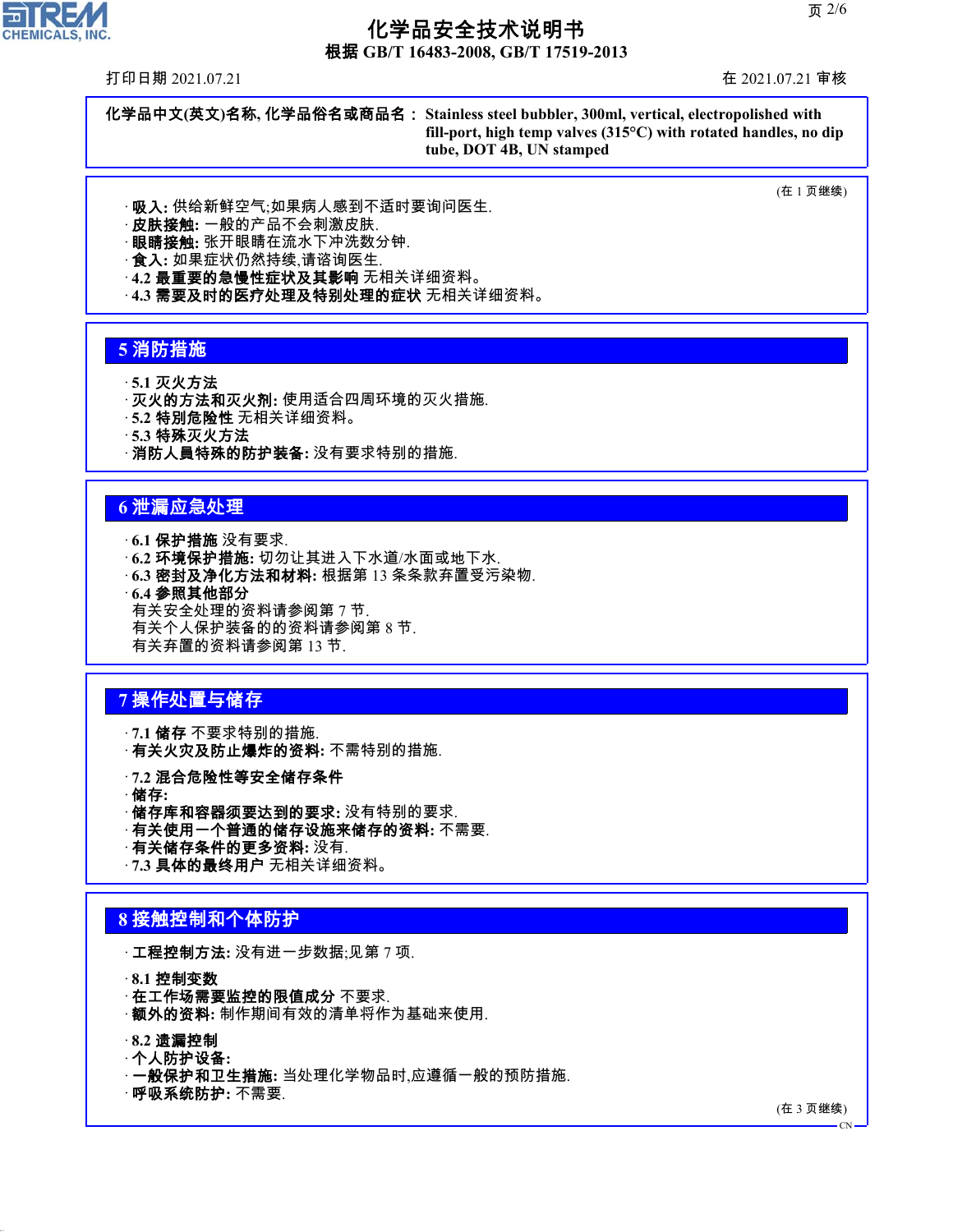根据 **GB/T 16483-2008, GB/T 17519-2013**

打印日期 2021.07.21 在 2021.07.21 审核

化学品中文**(**英文**)**名称**,** 化学品俗名或商品名: **Stainless steel bubbler, 300ml, vertical, electropolished with fill-port, high temp valves (315°C) with rotated handles, no dip tube, DOT 4B, UN stamped**

(在 2 页继续)

· 手防护**:**

手套的物料必须是不渗透性的, 且能抵抗该产品/物质/添加剂. 基于缺乏测试, 对于产品/制剂/化学混合物, 并不会提供手套材料的建议 选择手套材料时, 请注意材料的渗透时间, 渗滤率和降解参数 · **手套材料** 选择合适的手套不单取决于材料, 亦取决于质量特征, 以及来自哪一间生产厂家 · **渗入手套材料的时间** 请向劳保手套生产厂家获取准确的破裂时间并观察实际的破裂时间

**眼睛防护**: 安全眼镜

#### **9** 理化特性

| ·9.1 有关基本物理及化学特性的信息<br>⋯一般说明<br>· 外观: |             |
|---------------------------------------|-------------|
| 形状:                                   | 固体          |
| 颜色:                                   | 未决定.        |
| $\cdot$ 气味:                           | 有特性的        |
|                                       |             |
| ·嗅觉阈限                                 | 未决定.        |
| ·pH值:                                 | 不适用的        |
| ·条件的更改                                |             |
| 熔点:                                   | 未确定的        |
| 沸点/初沸点和沸程:未确定的                        |             |
|                                       |             |
| ·闪点:                                  | 不适用的        |
| · <b>可燃性 (固体、气体):</b> 产品不易燃           |             |
| · 点火温度:                               |             |
| 分解温度:                                 | 未决定.        |
| • 自燃溫度:                               | 未决定.        |
| ·爆炸的危险性:                              | 该产品并没有爆炸的危险 |
| 爆炸极限:                                 |             |
| 较低:                                   | 未决定.        |
| 较高:                                   | 未决定.        |
|                                       |             |
| 蒸气压:                                  | 不适用的        |
| ·密度:                                  | 未决定的        |
| 相対密度                                  | 未决定.        |
| · 蒸气密度                                | 不适用的        |
|                                       |             |
| 蒸发速率                                  | 不适用的        |
| ·溶解性                                  |             |
| 水:                                    | 不能溶解的       |
| · n-辛醇/水分配系数:                         | 未决定.        |
| ·黏性:                                  |             |
| 动态:                                   | 不适用的        |
|                                       |             |
| 运动学的:                                 | 不适用的        |
| 有机溶剂:                                 | $0.0\%$     |
|                                       | (在 4 页继续)   |
|                                       |             |

 $\overline{\mathbf{r}}$ **CHEMICALS, INC.** 

44.1.1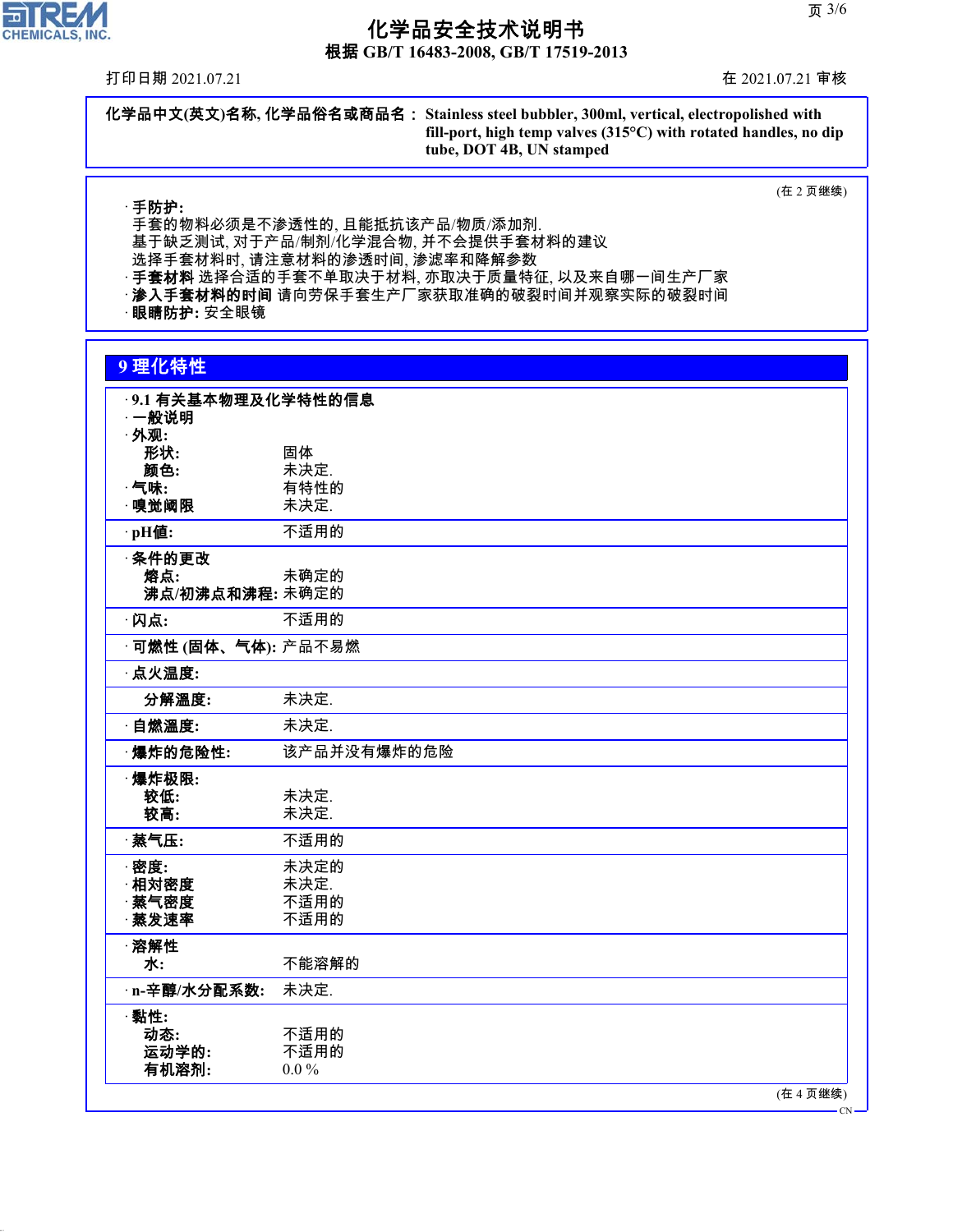根据 **GB/T 16483-2008, GB/T 17519-2013**

打印日期 2021.07.21 在 2021.07.21 审核

化学品中文**(**英文**)**名称**,** 化学品俗名或商品名: **Stainless steel bubbler, 300ml, vertical, electropolished with fill-port, high temp valves (315°C) with rotated handles, no dip tube, DOT 4B, UN stamped**

(在 3 页继续)

固体成份**:** 100.0 % · **9.2** 其他信息 无相关详细资料。

### **10** 稳定性和反应性

· **10.1** 反应性 无相关详细资料。

· **10.2** 稳定性

· 热分解**/**要避免的情况**:** 如果遵照规格使用则不会分解.

- · **10.3** 有害反应可能性 未有已知的危险反应.
- · **10.4** 应避免的条件 无相关详细资料。
- · **10.5** 不相容的物质**:** 无相关详细资料。
- · **10.6** 危险的分解产物**:** 未知有危险的分解产品.

### **11** 毒理学信息

- · **11.1** 对毒性学影响的信息
- · 急性毒性**:**
- · 主要的刺激性影响**:**
- · 皮肤**:**
- · 在眼睛上面**:**
- · 致敏作用**:**

### **12** 生态学信息

- · **12.1** 生态毒性 · 水生毒性**:** 无相关详细资料。
- · **12.2** 持久性和降解性 无相关详细资料。
- · **12.3** 潜在的生物累积性 无相关详细资料。
- · **12.4** 土壤内移动性 无相关详细资料。
- · 额外的生态学资料**:**
- · 总括注解**:**

水危害级别 1(德国规例) (通过名单进行自我评估): 对水是稍微危害的

- 不要让未稀释或大量的产品接触地下水、水道或者污水系统.
- · **12.5 PBT(**残留性、生物浓缩性、毒性物质**)** 及 **vPvB(**高残留性、高生物浓缩性物质**)**评价结果
- · **PBT(**残留性、生物浓缩性、毒性物质**)** 不适用的
- · **vPvB(**高残留性、高生物浓缩性物质**):** 不适用的
- · **12.6** 其他副作用 无相关详细资料。

### **13** 废弃处置

44.1.1

- · **13.1** 废弃处置方法
- · 建议**:** 可以将少量的产品和家居废物一起丢弃.

(在 5 页继续)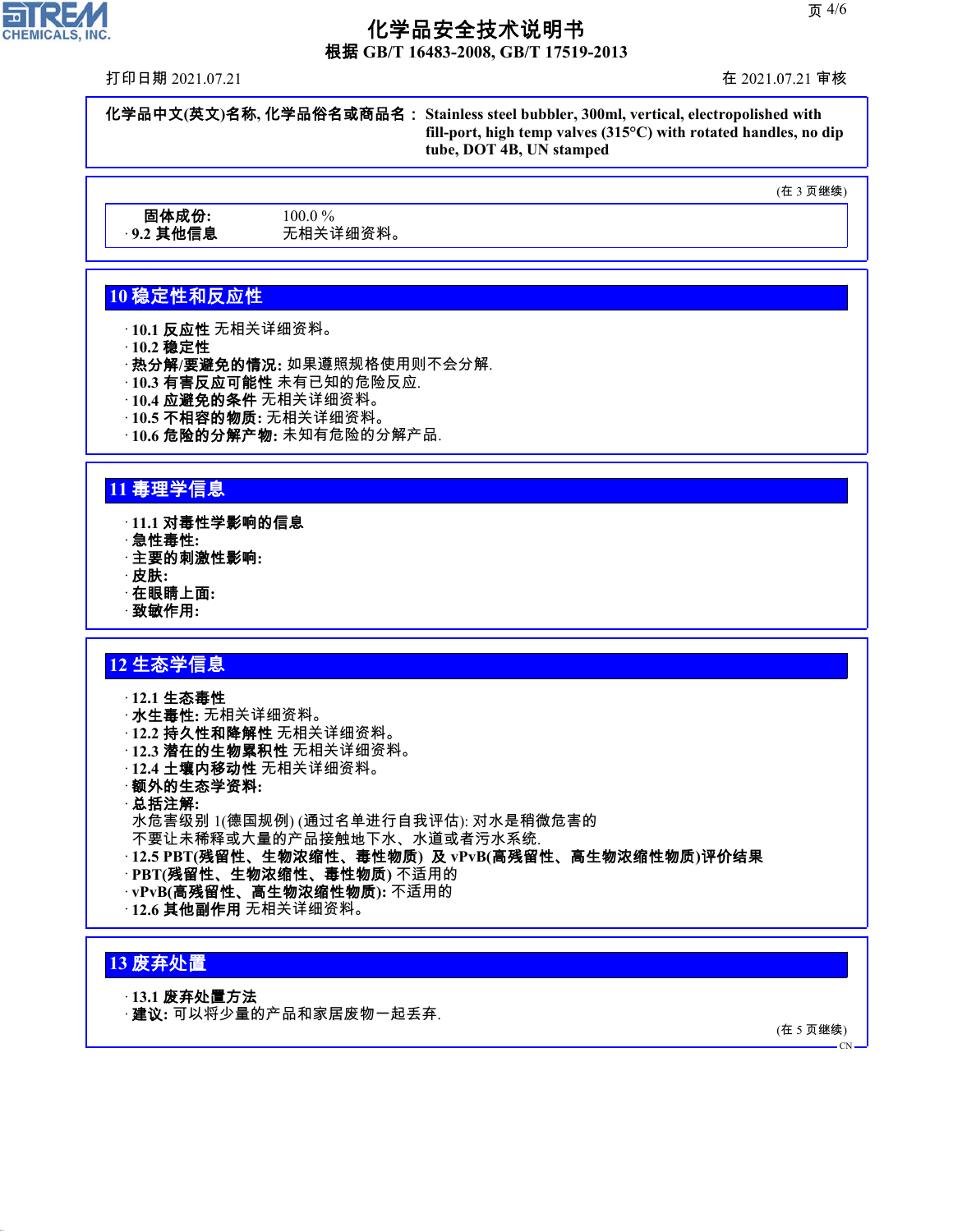根据 **GB/T 16483-2008, GB/T 17519-2013**

打印日期 2021.07.21 在 2021.07.21 审核

化学品中文**(**英文**)**名称**,** 化学品俗名或商品名: **Stainless steel bubbler, 300ml, vertical, electropolished with fill-port, high temp valves (315°C) with rotated handles, no dip tube, DOT 4B, UN stamped**

(在 4 页继续)

#### · 受汚染的容器和包装**:**

· 建议**:** 必须根据官方的规章来丢弃.

| 14 运输信息                                                                          |      |  |
|----------------------------------------------------------------------------------|------|--|
| ·14.1 联合国危险货物编号(UN号)<br>ADR, ADN, IMDG, IATA                                     | 无效   |  |
| · 14.2 UN适当装船名<br>· ADR, ADN, IMDG, IATA                                         | 无效   |  |
| <b>14.3 运输危险等级</b>                                                               |      |  |
| · ADR, ADN, IMDG, IATA<br>·级别                                                    | 无效   |  |
| · 14.4 包装组别<br>ADR, IMDG, IATA                                                   | 无效   |  |
| · 14.5 危害环境:<br>· 海运污染物质:                                                        | 不是   |  |
| <b>〔14.6 用户特别预防措施</b>                                                            | 不适用的 |  |
| ·14.7 MARPOL73/78(针对船舶引起的海洋污染预防<br>协约)附件书2及根据IBC Code(国际装船货物编码)<br>的大量运送<br>不适用的 |      |  |
| · UN "标准规定":                                                                     | 无效   |  |

### **15** 法规信息

· **15.1** 对相应纯物质或者混合物的安全、保健及环境法规**/**法律 · 新化学物质环境管理办法

· 中国现有化学物质名录

没有列出物质.

#### · 国家的规章**:**

· 水危险级别**:** 水危险级别 1 (通过名单进行自我评估): 对水是稍微危险的

· **15.2** 化学物质安全性评价**:** 尚未进行化学物质安全性评价

### **16** 其他信息

该资料是基于我们目前的知识. 然而,这并不构成对任何特定产品特性的担保并且不建立一个法律上有效的 合同关系.

- · 发行 **MSDS** 的部门**:** Technical Department.
- · 联络**:** Technical Director
- · 缩写**:**

44.1.1

ADR: Accord européen sur le transport des marchandises dangereuses par Route (European Agreement concerning the International Carriage of Dangerous Goods by Road)

IMDG: International Maritime Code for Dangerous Goods

DOT: US Department of Transportation

(在 6 页继续)